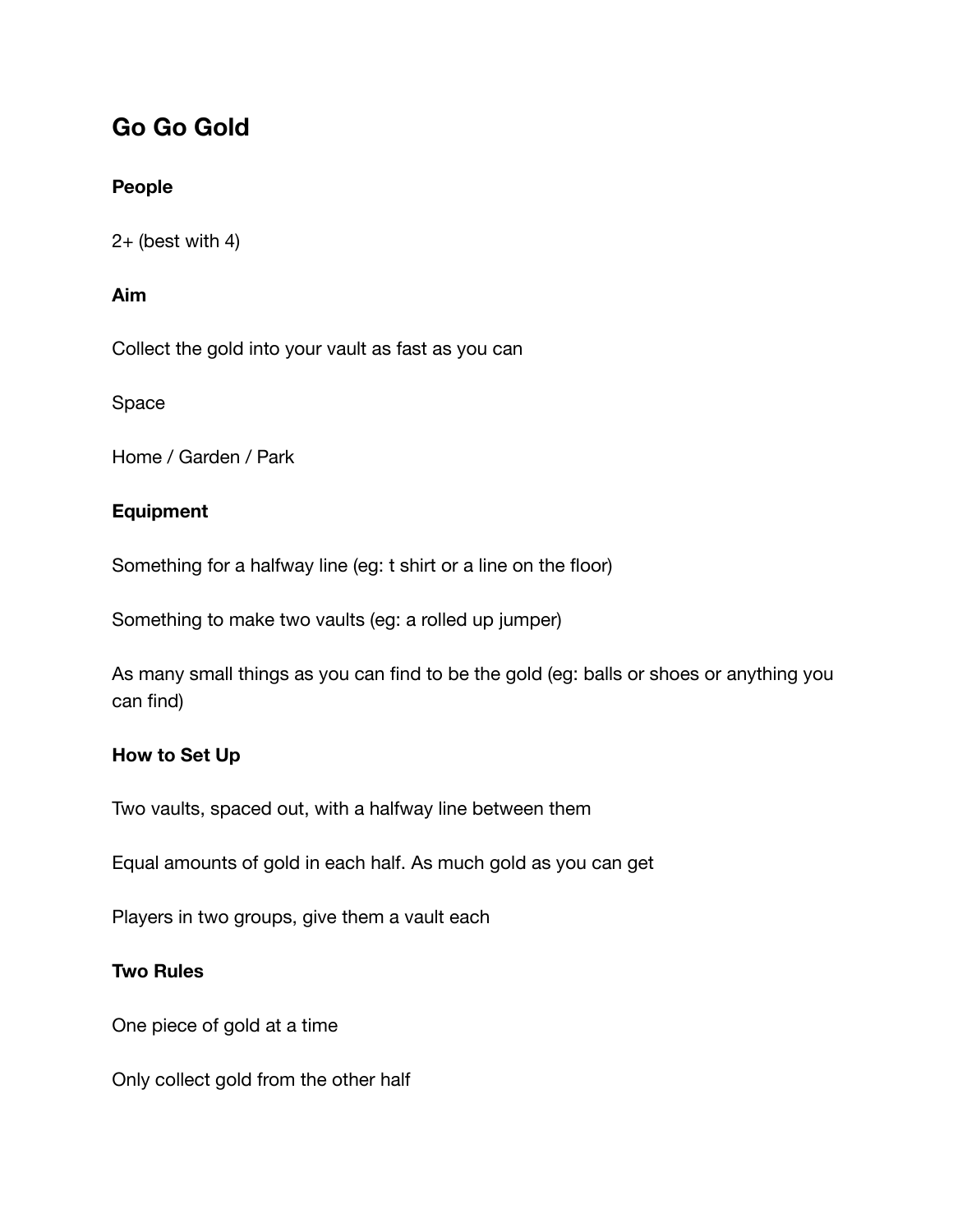#### **How to Play**

Go to the other half - where your vault isn't - and collect a piece of gold

Bring it back to your vault

Go again!

#### **How to End**

The first player to collect all the gold from the other player's half wins

#### **Level One. Add Tagging**

Players can now tag each other, but only when a player comes into their half.

If tagged, drop any gold, go back to the vault for five seconds and then go again.

#### **Level Two. Add Golden Tails**

Players tucks a t-shirt into the back of their waistband with most of it hanging out. That's the golden tail.

If a player from the other team grabs the golden tail, they win the whole game!

#### **Level Three. Tagging and Golden Tails**

Players can now tag each other to stop each other collecting gold.

But each player also has a golden tail. If a player grabs a golden tail, they win.

#### **Boss Level. Play the Game Your Way**

The game and the levels are just start points for your imaginations to run wild with!

The best way to play the game is creating your own way to play.